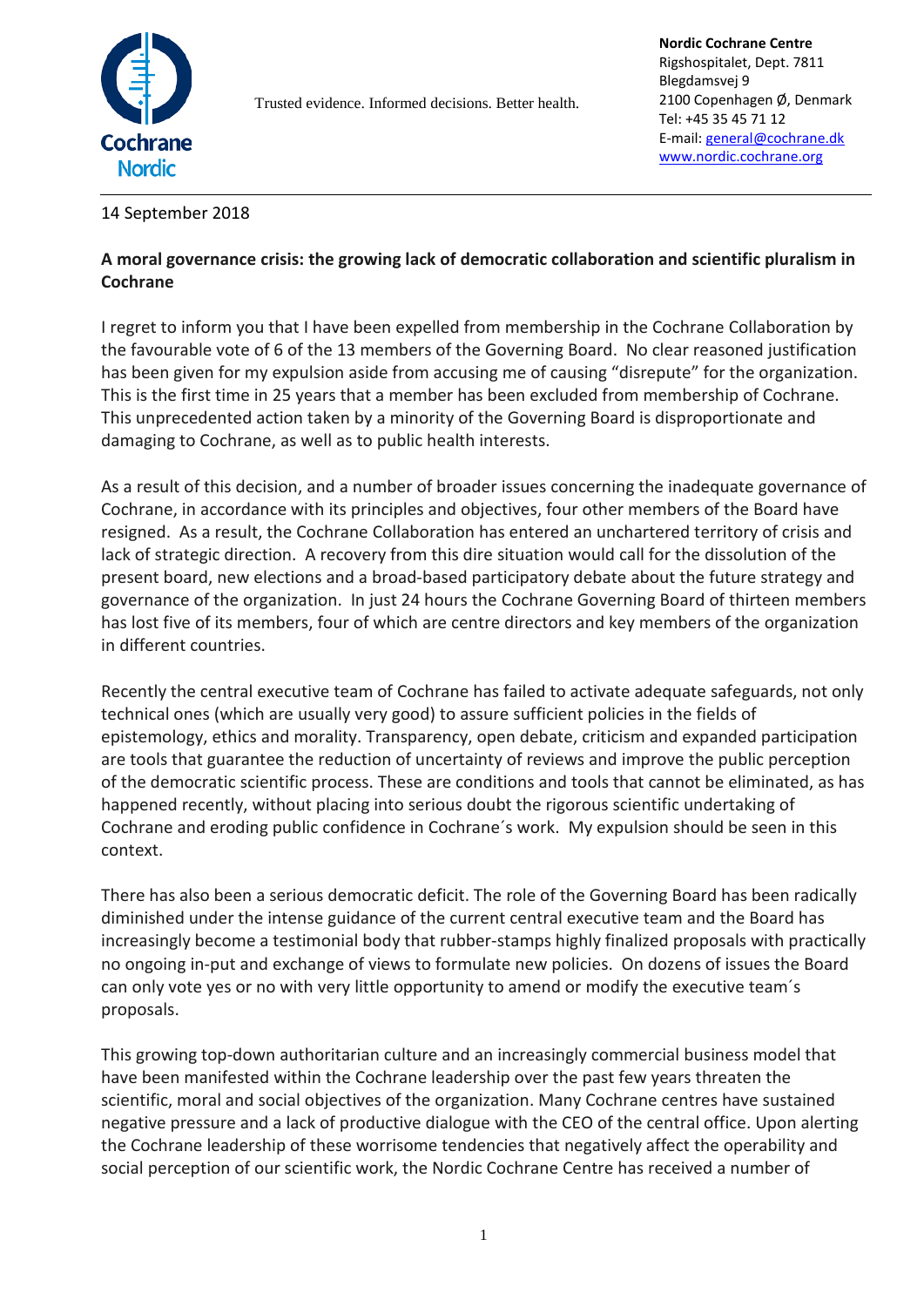threats to its existence and financing. Many of the directors or other key staff of the oldest Cochrane centres in the world have conveyed their dissatisfaction with the senior central staff's interactions with them. While the declared aims of interactions with the central office is to improve the quality of our work, the heavy-handed approach of some of the central staff has sometimes created a negative environment for new scientific initiatives, open collaboration and academic freedom. There has also been criticism in Cochrane concerning the over-promotion of favourable reviews and conflicts of interest and the biased nature of some scientific expert commentary used by the knowledge translation department of Cochrane.

At the same time, Cochrane has been giving less and less priority and importance to its civic and political commitment to promoting open access, open data, scientific transparency, avoiding conflicts of interest and, in general, not promoting a public interest innovation model. I feel that these issues are intricately related to providing "better evidence" as the Cochrane motto professes. Recently the Cochrane executive leadership has even refused to comment publicly on new health technology policies, open access policies and other key advocacy opportunities despite the fact that an auditing of Cochrane fulfilment of objectives has shown a total failure to comply with Cochrane advocacy objectives. There is stronger and stronger resistance to say anything that could bother pharmaceutical industry interests. The excuse of lack of time and staff (around 50) is not credible.

There has also been great resistance and stalling on the part of the central executive team to improving Cochrane´s conflict of interest policy. A year ago, I proposed that there should be no authors of Cochrane reviews to have financial conflicts of interests with companies related to the products considered in the reviews. This proposal was supported by other members of the Board, but the proposal has not progressed at all.

The Cochrane executive leadership almost always uses the commercial terms of "brand", "products" and "business" but almost never describes what is really a collaborative network with the values of sharing, independence and openness. To the chagrin of many senior leaders in Cochrane, the word "Collaboration", which is part of our registered charity name, was deleted from communications about Cochrane. Nevertheless, it is precisely "collaboration" that is the key to what distinguished Cochrane from other scientific organisations where competition is at the forefront. The collaborative aspect, social commitment, our independence from commercial interests and our mutual generosity are what people in Cochrane have always appreciated the most and have been our most cherished added-value.

Often it is forgotten that we are a scientific, grass-roots organisation whose survival depends entirely on unpaid contributions from tens of thousands of volunteers and substantial governmental support throughout the world. We make a substantial contribution to people's understanding and interpretation of scientific evidence on the benefits and harms of medical interventions, devices and procedures that impact the population.

Our work informs government legislation globally, it influences medical guidelines and drug approval agencies. Therefore, the integrity of the Cochrane Collaboration is paramount. We pride ourselves on being global providers of "trusted evidence" on a foundation of values such as openness, transparency and collaboration.